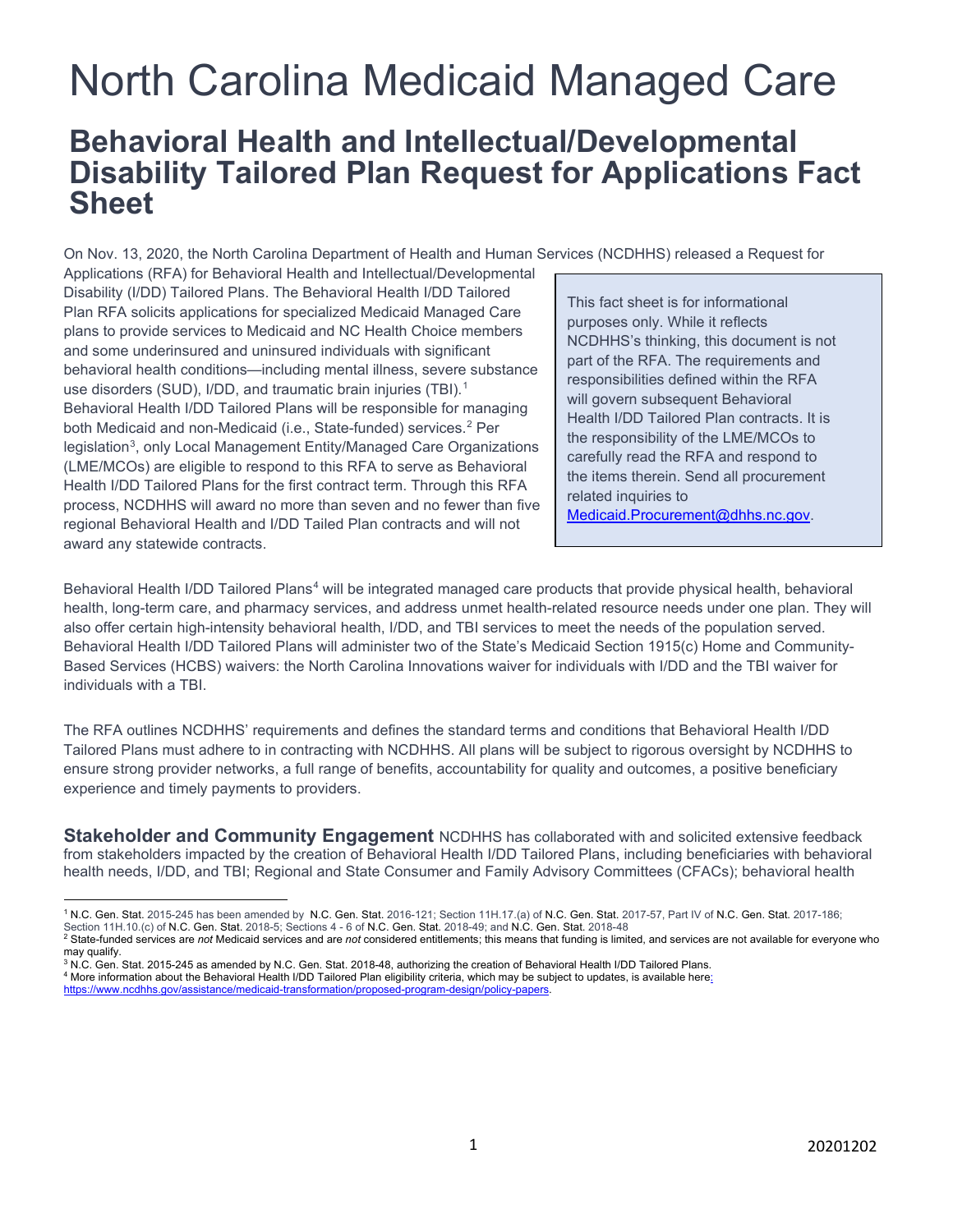and I/DD providers; advocacy organizations; counties; and LME/MCOs. Feedback has shaped the program design throughout this process—from publishing policy papers, hosting webinars, reviewing more than 1,000 written public comments, holding hundreds of meetings with various stakeholders and hosting listening sessions across the state. NCDHHS has developed a Medicaid Managed Care program—and in particular, a Behavioral Health I/DD Tailored Plan design— that is innovative, adherent to North Carolina and federal laws, and responsive to the needs of the members and recipients, as well as clinicians, providers, hospitals and health plans.

**Overview:** NCDHHS is committed to creating an innovative, integrated, and well-coordinated system of care which purchases health, focuses on health equity, and addresses both medical and non-medical drivers of health. In addition, the Department envisions that through Medicaid Managed Care and provision of State-funded Services, Behavioral Health I/DD Tailored Plans will address the unique needs of Historically Marginalized Populations including people of color and others who have been marginalized across Department service sectors. This fact sheet summarizes six broad goals of this RFA and how Behavioral Health I/DD Tailored Plans will advance each goal for Medicaid beneficiaries and, as applicable, Statefunded Services recipients:

- 1. Create an innovative, integrated, and well-coordinated system of care
- 2. Support providers and beneficiaries during and after the transition to managed care
- 3. Promote access to care
- 4. Foster community inclusion
- 5. Promote quality and value
- 6. Ensure a successful managed care program

#### **1. CREATE AN INNOVATIVE, INTEGRATED AND WELL-COORDINATED SYSTEM OF CARE**

**Implement a groundbreaking Tailored Care Management model.** Care management is critical to ensuring that individuals obtain integrated, whole-person care through fostering coordination and collaboration among care team members across disciplines and settings. Tailored Care Management is built on the principle that provider- and community-based care management is crucial to the success of fully integrated managed care. The Behavioral Health I/DD Tailored Plan must ensure that care managers delivering Tailored Care Management coordinate across a member's wholeperson needs, including physical health, behavioral health, I/DD, TBI, and pharmacy services, long-term services and supports, and address unmet health related resource needs. Unlike Standard Plans, which provide care management to only a subset of members, Tailored Care Management will be available to all Medicaid members in Behavioral Health I/DD Tailored Plans unless they are receiving duplicative care management services.

**Make smart investments in "Healthy Opportunities."** Research shows that overall health is driven by many things outside the four walls of a hospital or clinic. To ensure the most efficient managed care program and to build on work already being done by pediatricians, family physicians, community-based organizations, and others, NCDHHS has identified four (4) priority domains to address Medicaid members unmet health-related resource needs: housing, food, transportation, and interpersonal violence/toxic stress. Like in Standard Plans, Behavioral Health I/DD Tailored Plans will address these priority Healthy Opportunities domains and other identified unmet health related resource needs through their care management programs, quality standards, value-based payment strategies, stakeholder engagement, and provision of in lieu of services. For State-funded recipients, Behavioral Health I/DD Tailored Plans will be required to work with county agencies, CFACs, and community-based organizations to increase the availability of natural, community and recovery supports for their recipients.

#### **2. SUPPORT CLINICIANS, PROVIDERS, AND BENEFICIARIES DURING AND AFTER THE TRANSITION**

**Mitigate administrative burden whenever possible.** NCDHHS is dedicated to maintaining broad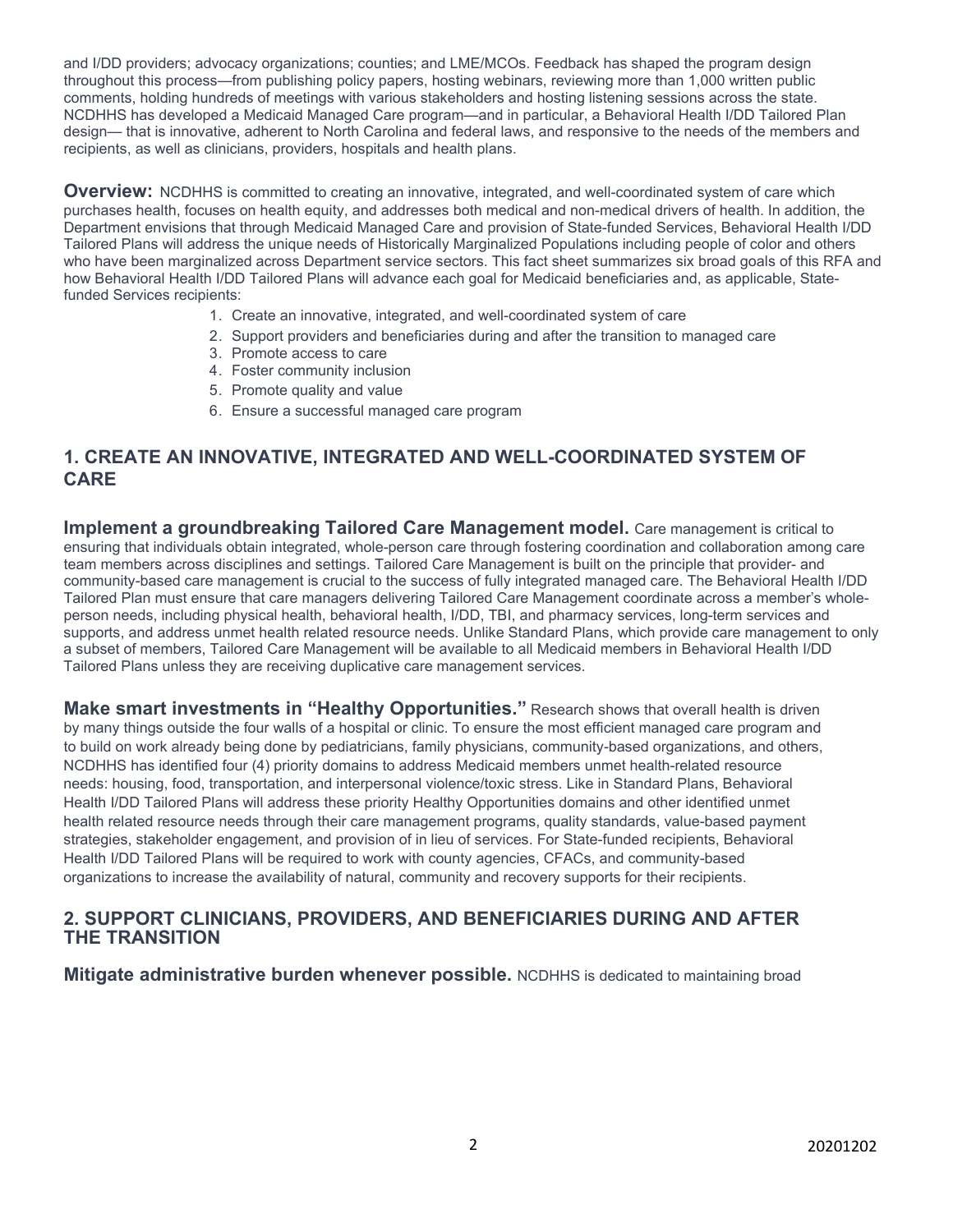clinician and provider participation by reducing or mitigating the administrative burden whenever feasible, building on the framework developed for Standard Plans. Behavioral Health I/DD Tailored Plans will be required to comply with NCDHHS efforts to ease clinician and provider administrative burden, including efforts to standardize and simplify processes across Behavioral Health I/DD Tailored Plans and Standard Plans, where appropriate.

#### **Preserve strong clinician and provider participation and fair and timely payments to**

**providers of care**. As directed by the General Assembly, Behavioral Health I/DD Tailored Plans will be required to include any willing provider in their physical health networks, with exceptions for providers who do not meet Behavioral Health I/DD Tailored Plan quality standards or agree to network rates. Behavioral Health I/DD Tailored Plans will maintain closed networks for behavioral health, I/DD, and TBI providers. To encourage continued provider participation in the Medicaid program and to ensure beneficiary access and support safety net providers, Behavioral Health I/DD Tailored Plans will be subject to requirements for provider payments, consistent with Standard Plan practices. These requirements include rate floors—at NC Medicaid Direct levels or levels defined by NCDHHS—for in-network physicians, physician extenders, pharmacies (dispensing fees), hospitals and nursing facilities. For certain in-network providers (e.g., local health departments, public ambulance providers), Behavioral Health I/DD Tailored Plans will also be required to make additional payments based on utilization of specific services*.* To encourage innovation related to value-based payments, Behavioral Health I/DD Tailored Plans and providers may mutually agree to alternative reimbursement arrangements.

**Support continuity of doctor-patient relationships.** NCDHHS is contracting with an independent, third-party enrollment broker to ensure that Medicaid and NC Health Choice beneficiaries understand their plan choices in Medicaid Managed Care. The enrollment broker will provide choice counseling and enrollment assistance to beneficiaries and/or to their authorized representatives about enrolling in managed care plans, including Behavioral Health I/DD Tailored Plans, Standard Plans, and the Eastern Band of Cherokee Indians (EBCI) Tribal Option, and selecting a primary care provider (PCP). PCP selection counseling will help beneficiaries consider a number of factors, including proximity to the beneficiary's home and existing doctor-patient relationships. Behavioral Health I/DD Tailored Plans will be required to provide the enrollment broker with network provider directory information that will be consolidated and used by the enrollment broker in choice counseling.

#### **Build an accessible and convenient experience for Medicaid beneficiaries and State-funded Services beneficiaries.**

Consistent with Standard Plan requirements, Behavioral Health I/DD Tailored Plans must maintain a robust member and recipient services department, including a member and recipient call center and a dedicated member and recipient services webpage; easy to understand member and recipient materials such as a Welcome Packet; and other community engagement strategies, all with the goal of ensuring an orderly transition to Medicaid Managed Care or from a Standard Plan or other Behavioral Health I/DD Tailored Plan.

**Protect the rights of members and recipients:** NCDHHS is committed to ensuring that members and recipients understand and can freely exercise their rights to resolve issues efficiently with minimal burden. Behavioral Health I/DD Tailored Plans will educate members and recipients on their rights, Behavioral Health I/DD Tailored Plans will also assist Medicaid members and recipients with understanding and navigating the appeals, complaints, and grievances processes. For Medicaid beneficiaries, Behavioral Health I/DD Tailored Plans will work with the newly established Ombudsman program to provide education, advocacy, and issue resolution, whether they are in the Medicaid Managed Care program or the Medicaid Direct.

# **3. PROMOTE ACCESS TO CARE**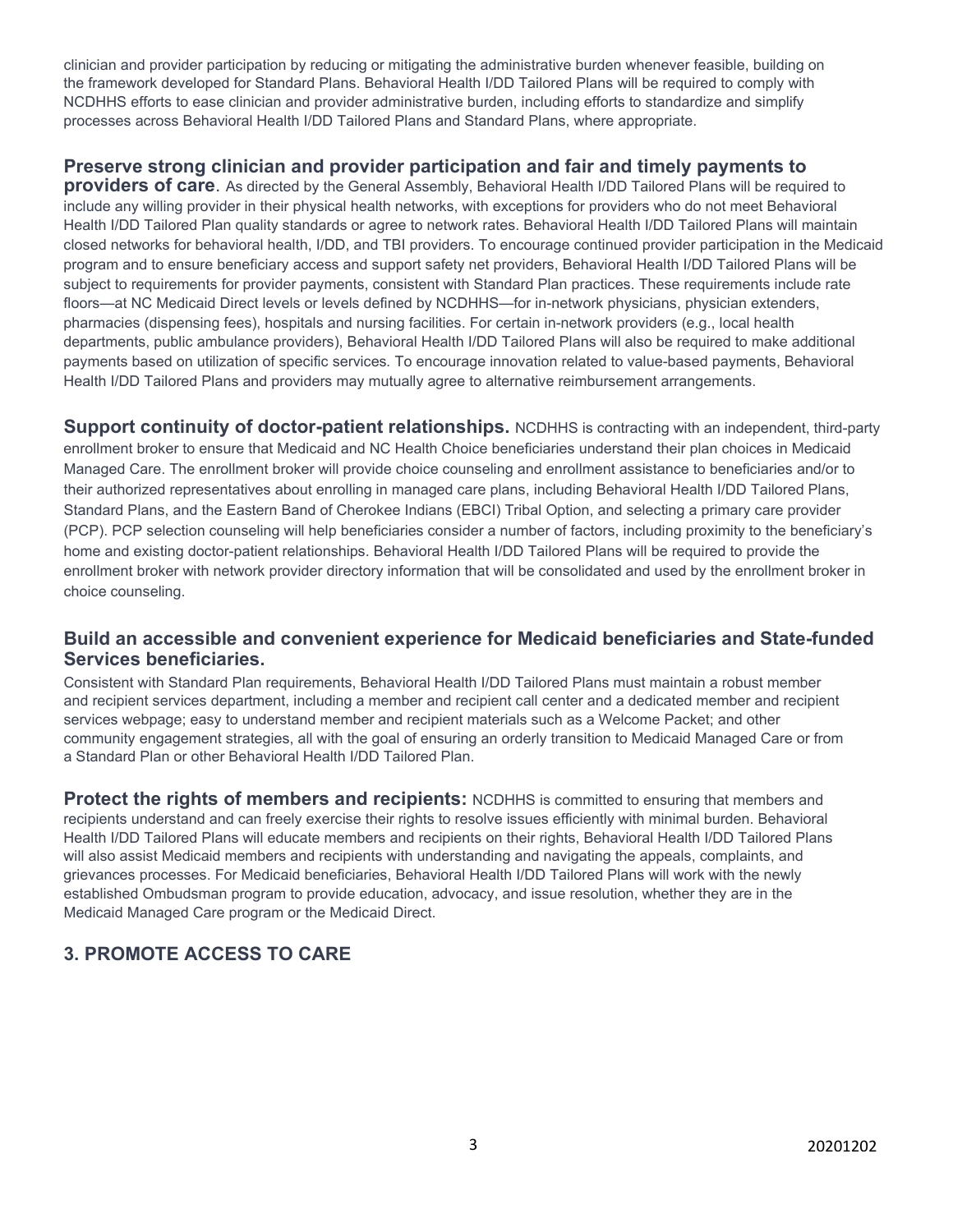**Ensure Behavioral Health I/DD Tailored Plans maintain strong networks.** The RFA contains specific standards around network adequacy, including time and distance and appointment wait time standards. These standards ensure Medicaid members will receive adequate and timely coverage of out-of-network services if the Behavioral Health I/DD Tailored Plan is unable to provide coverage within network on a timely basis. NCDHHS will closely monitor Behavioral Health I/DD Tailored Plan Network Access Plans, which must demonstrate that the Behavioral Health I/DD Tailored Plan has a network with the capacity to serve the expected enrollment.

**Ensure members maintain benefits.** Behavioral Health I/DD Tailored Plan must cover the same physical health, State Plan long-term services and supports, and pharmacy services as NC Medicaid Direct, except for a small number of services excluded from Medicaid Managed Care by law (which will continue to be covered through NC Medicaid Direct).

The pharmacy benefit includes all covered outpatient drugs for which the manufacturer has a Centers for Medicare & Medicaid Services (CMS) rebate agreement and for which NCDHHS provides coverage and requires Behavioral Health I/DD Tailored Plans to adhere to NCDHHS' defined preferred drug list (PDL). As with medical benefits, Behavioral Health I/DD Tailored Plans will furnish pharmacy benefits in an amount, duration, and scope no less than what beneficiaries currently receive in NC Medicaid Direct.

The Behavioral Health I/DD Tailored Plan will also be responsible for covering behavioral health, I/DD and TBI services covered by LME/MCOs today, including 191[5](#page-3-0)(c) Innovations and TBI waiver services<sup>5</sup> and State-funded Services. Additionally, the Behavioral Health I/DD Tailored Plan must comply with all federal requirements related to Early and Periodic Screening, Diagnostic and Treatment (EPSDT) for its Medicaid members and not set benefit limits that are more restrictive than the existing NC Medicaid Direct program. Behavioral Health I/DD Tailored Plans also are encouraged to provide in lieu of services. All services will be delivered within the defined standards of care and meet NCDHHS quality standards.

#### **Ensure access to non-emergency medical transportation (NEMT).**

To ensure Medicaid members have coordinated, timely, safe, clean, reliable and medically necessary transportation to and from providers, Behavioral Health I/DD Tailored Plans, like Standard Plans, provides NEMT services for all Medicaid individuals through the least expensive mode possible and to the nearest appropriate care provider. Medicaid members must be informed of their rights to access this service if they are unable to arrange or pay for transportation or arrive at a care provider in time for a scheduled appointment. Behavioral Health I/DD Tailored Plans will develop an NEMT provider network that will be monitored by NCDHHS.

**Encourage innovative use of telehealth.** To promote innovation, Behavioral Health I/DD Tailored Plans, like Standard Plans, will be encouraged to provide telehealth services as an alternative service delivery model and to support providers in optimizing the use of telehealth, but will be prohibited from restricting services to telehealth-only. For Medicaid, Behavioral Health I/DD Tailored Plans must include payment parity in their payment of these services.

# **4. FOSTER COMMUNITY INCLUSION**

**Provide services and supports in integrated settings.** NCDHHS is committed to preventing institutionalization and providing services and supports in a community setting to the greatest extent possible. Behavioral Health I/DD Tailored Plans will be required to identify Medicaid members with Serious Mental Illness (SMI), serious emotional disturbance (SED), I/DD and TBI diagnoses, and State-funded Services recipients with SMI, who are receiving care in an institutional setting and work with them—and their families or guardians, as appropriate—to transition to a community setting when their needs can be safely met. Behavioral Health I/DD Tailored Plans will also be required to identify members who are at risk of requiring care in an institutional setting and provide individualized interventions to help the member remain in a community setting. The in-reach, transition, and diversion requirements developed for Behavioral Health I/DD Tailored Plans

<span id="page-3-0"></span> $5$  The TBI waiver will only be offered in limited geographies.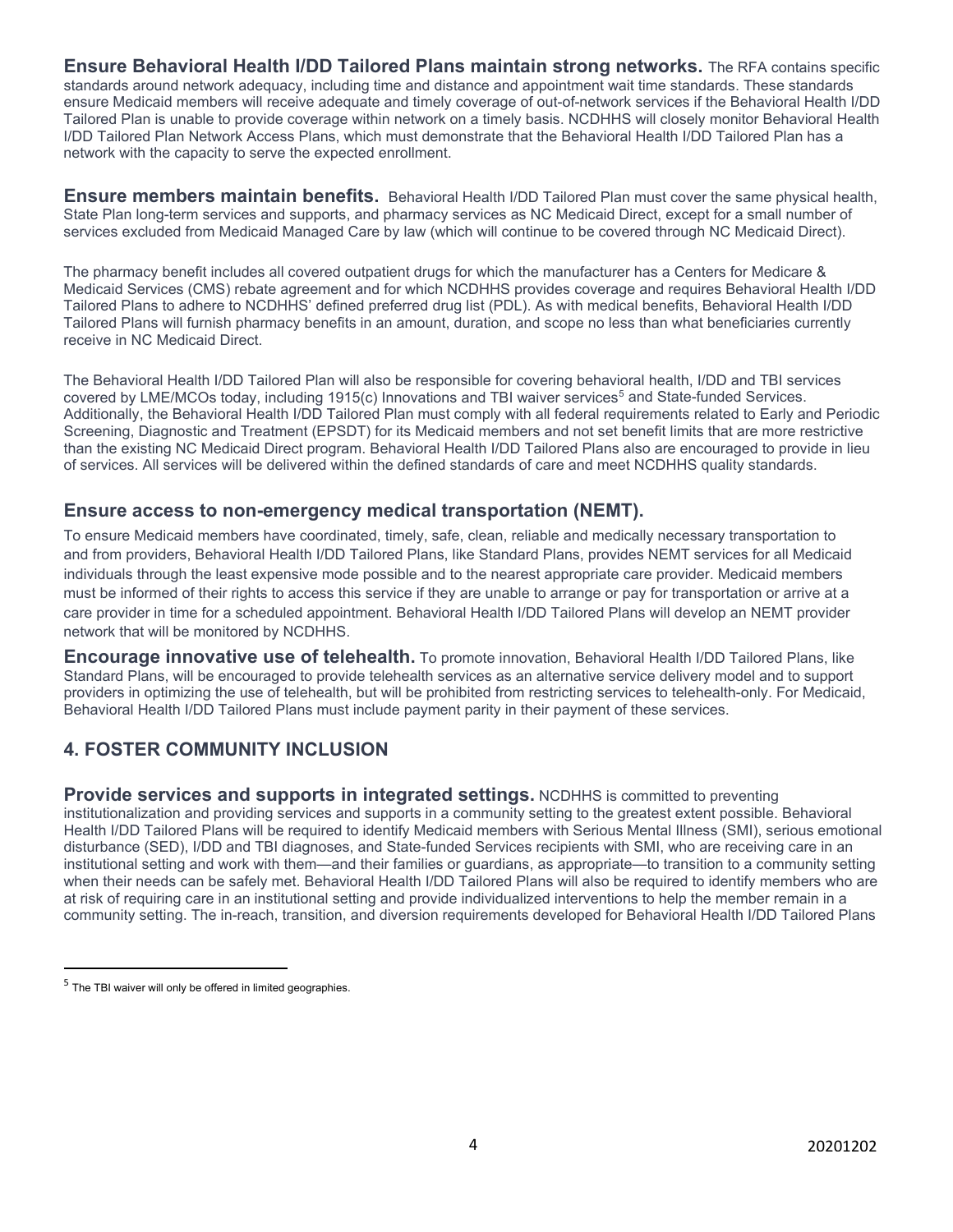build on the accomplishments of the Transitions to Community Living Initiative (TCLI) and the Money Follows the Person (MFP) program.

#### **Ensure continuity in services and supports for members enrolled in Innovations and TBI Waivers**

Behavioral Health I/DD Tailored Plans will be required to administer the Innovations and TBI waivers<sup>[6](#page-4-0)</sup> for members with a waiver slot who would otherwise require care in institutional settings. Behavioral Health I/DD Tailored Plans will manage specialized networks of waiver providers and authorize services in accordance with members' individualized service plans. In addition, members enrolled in the Innovations or TBI waiver will have the same access to whole-person Tailored Care Management as all other Behavioral Health I/DD Tailored Plan members. Behavioral Health I/DD Tailored Plans will also manage access to Innovations and TBI waiver slots and maintain a Registry of Unmet Needs (waiting list) for members who are determined eligible for waiver funding but for whom funding is not available at the time of their waiver eligibility determination.

#### **Empower beneficiaries and other stakeholders to participate in delivery of services.**

NCDHHS remains committed to ensuring that Behavioral Health I/DD Tailored Plans are responsive to the needs and preferences of their members and recipients. Behavioral Health I/DD Tailored Plans will be required to regularly engage with their CFACs, community and peer-run organizations, as well as an array of other community stakeholders to incorporate their feedback in the delivery of Medicaid and State-funded Services. The Behavioral Health I/DD Tailored Plan will be required to develop and implement a Local Community Collaboration and Engagement Strategy that supports continued engagement with county agencies, CFACs, and community-based organizations and build partnerships at the local level to improve the health of their members and recipients.

# **5. PROMOTE QUALITY AND VALUE**

#### **Hold Behavioral Health I/DD Tailored Plans accountable for quality and outcomes.** Like

Standard Plans, Behavioral Health I/DD Tailored Plans are held accountable for quality and outcomes. NCDHHS has developed a data-driven, outcomes-based quality improvement strategy that requires Behavioral Health I/DD Tailored Plans to meet relevant targets and benchmarks to improve care delivery, support healthy people and communities, and pay for value. Beginning in the first year of contracting with Behavioral Health I/DD Tailored Plans, NCDHHS will report plans' performance on the specified measures. All measures will be stratified by demographics to ensure plans are identifying and addressing health disparities. NCDHHS will contract with an External Quality Review Organization (EQRO), which will review each Behavioral Health I/DD Tailored Plan's performance and quality outcomes on an annual basis against contractual expectations and will administer annual satisfaction surveys to members, recipients, and clinicians.

# **6. ENSURE A SUCCESSFUL MANAGED CARE PROGRAM**

**Contract performance standards:** NCDHHS will remain responsible for all aspects of the Medicaid and NC Health Choice programs, and will delegate the direct management of certain health services and financial risks to Standard Plans and Behavioral Health I/DD Tailored Plans, which will contract with health care providers to deliver services to their members. NCDHHS will retain broad authority to impose sanctions and take other appropriate action for contract noncompliance and actions taken may be publicized and Federal agencies notified. NCDHHS has created a contract enforcement and oversight system that provides transparency, expectations for contract performance and compliance, and flexibility to appropriately address violations for both Standard Plans and Behavioral Health I/DD Tailored Plans based on the nature of the harm incurred.

<span id="page-4-0"></span><sup>&</sup>lt;sup>6</sup> The TBI waiver will only be offered in limited geographies.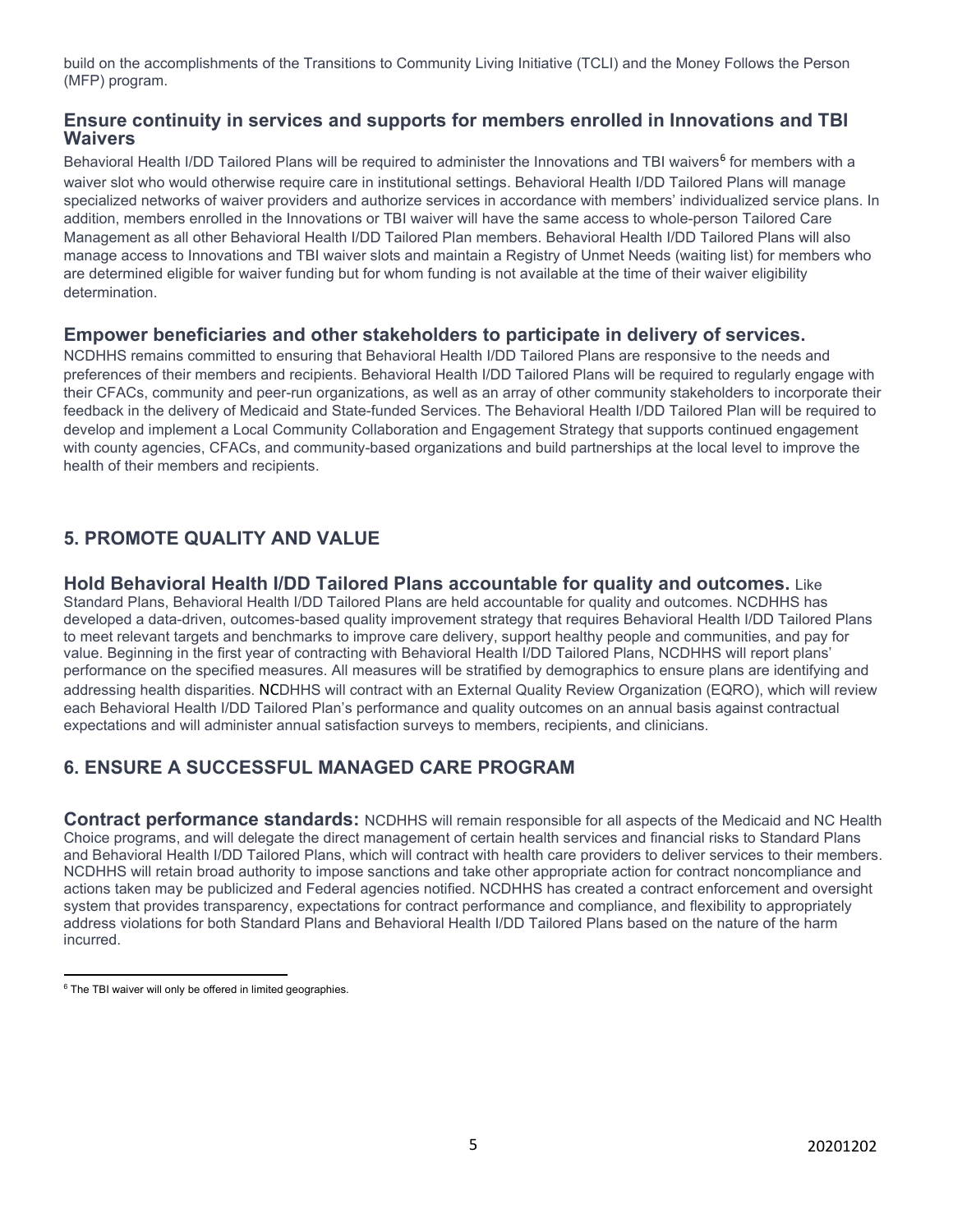**Conduct thorough readiness reviews of Behavioral Health I/DD Tailored Plans.** To ensure that all Behavioral Health I/DD Tailored Plans are prepared to support the managed care program, NCDHHS will complete a thorough review of Behavioral Health I/DD Tailored Plan administration, customer service, clinical technology, financing and reporting functions following contract award and after launch.

The readiness review will also include activities to verify that the Behavioral Health I/DD Tailored Plan, its staff, providers, subcontractors, and other individuals and organizations are prepared to support, administer, and provide services on behalf of NCDHHS. Readiness review includes desktop reviews, onsite reviews, system demonstrations, staff interviews and selfaudit evaluations.





**Provide fair capitation rates for plans.** Capitation rates are set using actuarial principles and are meant to provide a reimbursement structure that will match payment to the expected financial risk of the managed care program assumed by the Behavioral Health I/DD Tailored Plan. Like Standard Plans, Behavioral Health I/DD Tailored Plans must accept the capitation rates developed by NCDHHS and its actuary. This includes projecting clinical expenditures, administrative costs, underwriting gain, and premium taxes imposed on the Behavioral Health I/DD Tailored Plans. The RFA includes a Draft Rate Book that provides draft capitation rates and describes the methodology and considerations by which NCDHHS will set final capitation rates.

The minimum aggregate Medical Loss Ratio (MLR), the percent of premium an insurer spends on claims and expenses that improve health care quality, threshold will be 88%. If the Behavioral Health I/DD Tailored Plan's MLR is less than the minimum threshold, they must rebate the difference to NCDHHS or make contributions to health-related, high-impact initiatives that improve health outcomes.

**Funding for State-funded Services**. State-funded behavioral health, I/DD, and TBI services are non-entitlement services that are supported by limited funding authorized by the General Assembly and a variety of federal grants, including Substance Abuse and Mental Health Services Administration (SAMHSA) block grants. NCDHHS will disburse State funds to the Behavioral Health I/DD Tailored Plans and require them to use these funds to authorize and manage the delivery of State-funded Services consistent with federal and state guidelines and local needs. NCDHHS will also disburse funds directly to providers for piloting innovative approaches and administrative efficiency of certain State-funded Services.

**Transition hospital reimbursement away from supplemental payments:** NCDHHS has historically reimbursed hospitals for physical health services using a mix of claims payments and supplemental payments for services provided in the Medicaid Direct program, but currently do not provide supplemental payments for Behavioral Health services covered by LME/MCOs. Federal rules for Medicaid Managed Care do not allow for continuation of North Carolina's supplemental payments to hospitals in their current form. To ensure similar reimbursement levels to hospitals under managed care, supplemental payments (excluding Graduate Medical Education and Disproportionate Share Hospital payments) will be incorporated into base rates in the Medicaid Direct program, which will then serve as the basis for a limitedduration rate floor under managed care. These increased base rates are utilized in developing capitation rates to Behavioral Health I/DD Tailored Plans. Behavioral Health I/DD Tailored Plans will be required to make additional utilization-based